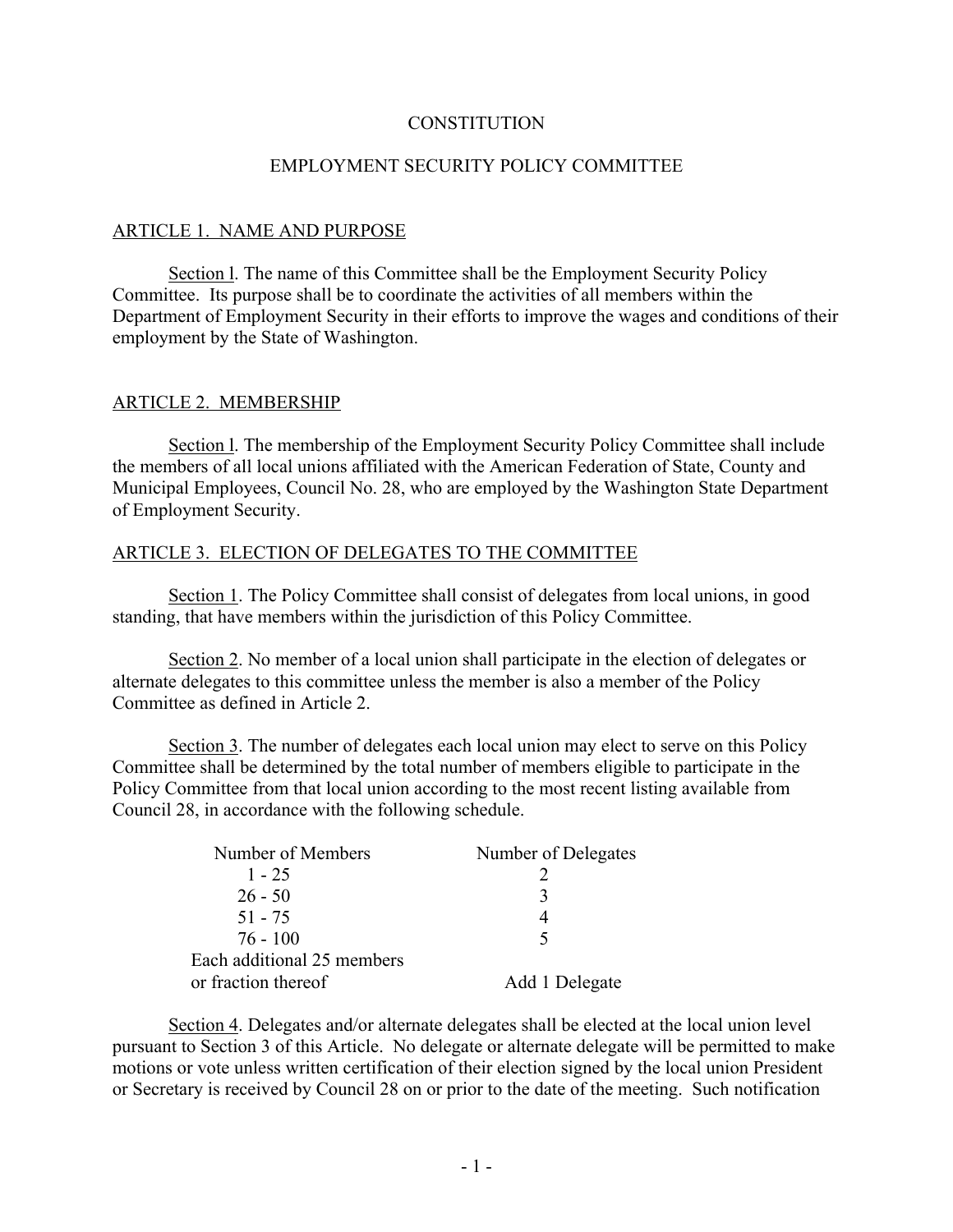shall serve as certification to the Policy Committee.

Section 5. An alternate delegate may be seated as a delegate in the event the local union's full delegate strength is not represented at the meeting. In the event more alternate delegates are present than the number of absent delegates, those to be seated as delegates shall be determined by the delegates present from that local union.

Section 6. Delegates and alternate delegates shall be elected to serve a term of two years, such term to begin with the first Policy Committee meeting held within 60 days of adjournment of the biennial Convention of Council 28 and ending upon adjournment of the next biennial Convention except that: the term of office of all Policy Committee delegates or alternate delegates elected or appointed prior to October 10, 2006 shall end on that date and new elections shall be held for a one-year term by October 21, 2006. This one-year term shall end upon adjournment of the 2007 biennial Convention.

Section 7. Local unions may elect, delegates or alternate delegates, to newly eligible positions or to positions vacated by a delegate or alternate delegate, either for the remainder of the two year term or for a specific meeting of the Policy Committee.

Section 8. In the event of a reduction in a local union's delegate entitlement, the local union shall be responsible for notifying Council 28 in writing of the change in status of any delegate or alternate delegate affected by the change in entitlement. In the absence of any such written notice, the Policy Committee Chair shall determine the delegates and/or alternate delegates to be seated for the meeting.

# ARTICLE 4. VOTING WITHIN THE POLICY COMMITTEE

Section 1. Voting on issues other than elections shall be by YEA or NAY vote of those present and eligible to vote, with the majority votes cast determining the issue.

Section 2. Twenty-five percent of the delegates present may call for a roll call vote by local unions, in which case each local union shall have the right to vote its entire membership strength regardless of the number of delegates present.

Section 3. In any roll call vote or election balloting process the delegates present from each local union shall evenly split the voting strength of the local, provided however, that the chair of the delegation from a local union shall cast any fractions of votes resulting from apportionment of the local union's votes.

Section 4. A secret ballot of delegates to this Policy Committee shall only be permitted in the case of elections.

Section 5. The election of Council 28 Executive Board members from this committee shall be in accordance with the Council 28 Constitution, the International Elections Code and Article 5 of this Constitution.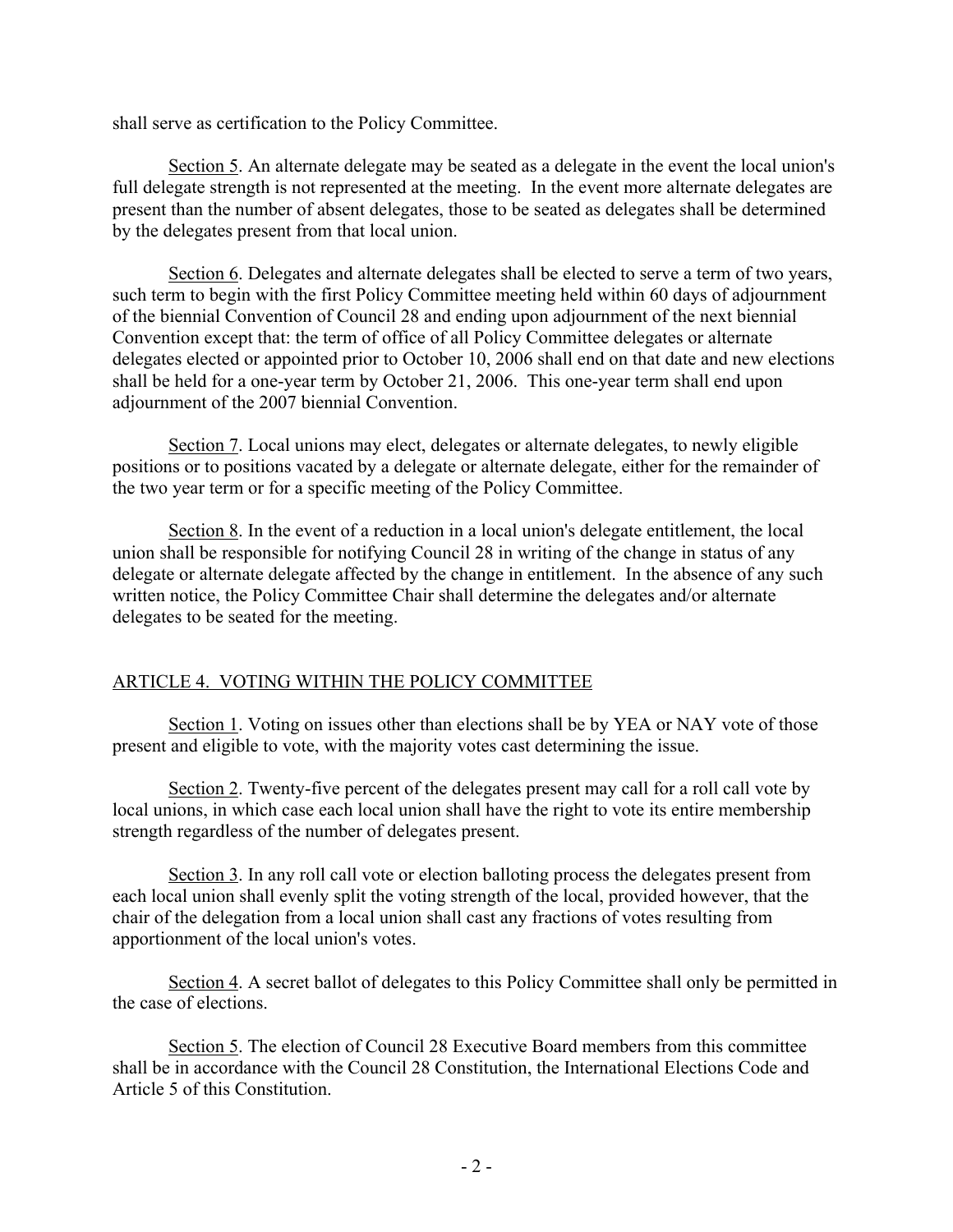# ARTICLE 5. OFFICERS AND ELECTIONS

Section 1. The officers of the Committee shall be the Chair, Vice-Chair and Secretary.

Section 2. The officers of the Committee shall be nominated, elected and installed in office at the regular meeting held within 60 days after adjournment of the biennial convention of Council 28.

Section 3. The term of office shall be for a period of two years from the date of the election, or until the successors have been elected.

Section 4. To be elected and serve as an officer of the Committee, the individual must be a delegate in good standing from their local and shall be entitled to a full vote as a local delegate.

Section 5. In conducting the election of Policy Committee officers, a nominee must receive a majority of all votes cast in order to be declared elected. If more than two delegates are nominated, and no one receives a majority of the votes cast, the names of all nominees except the top two will be dropped and a run-off election shall be held until such time as a nominee receives a majority of the votes cast.

Section 6. To be a candidate for office the nominee shall either be present at the election meeting or have previously given assurance that they will serve if elected.

Section 7. Vacancies occurring in any of the elected officers' positions shall be filled for the remainder of the term in the same manner in which the original elections were held.

# ARTICLE 6. DUTIES OF OFFICERS

Section 1. The Policy Committee Chair shall: Preside at all meetings of the Policy Committee; Be a member of all committees except the election committee; Appoint members to all standing and special committees except where delegates act to elect members to such a committee; Report periodically to the delegates regarding any official acts.

Section 2. The Vice-Chair shall: Assist the Chair in the work of the office; In the absence or incapacity of the Chair to serve, to preside at all meetings and perform all duties otherwise performed by the Chair.

Section 3. The Secretary shall: Keep a record of the proceedings of all Policy Committee meetings including any motions approved or other actions by the Committee; Serve as custodian for any property of the Policy Committee; Perform such other duties as may be required by action of the delegates.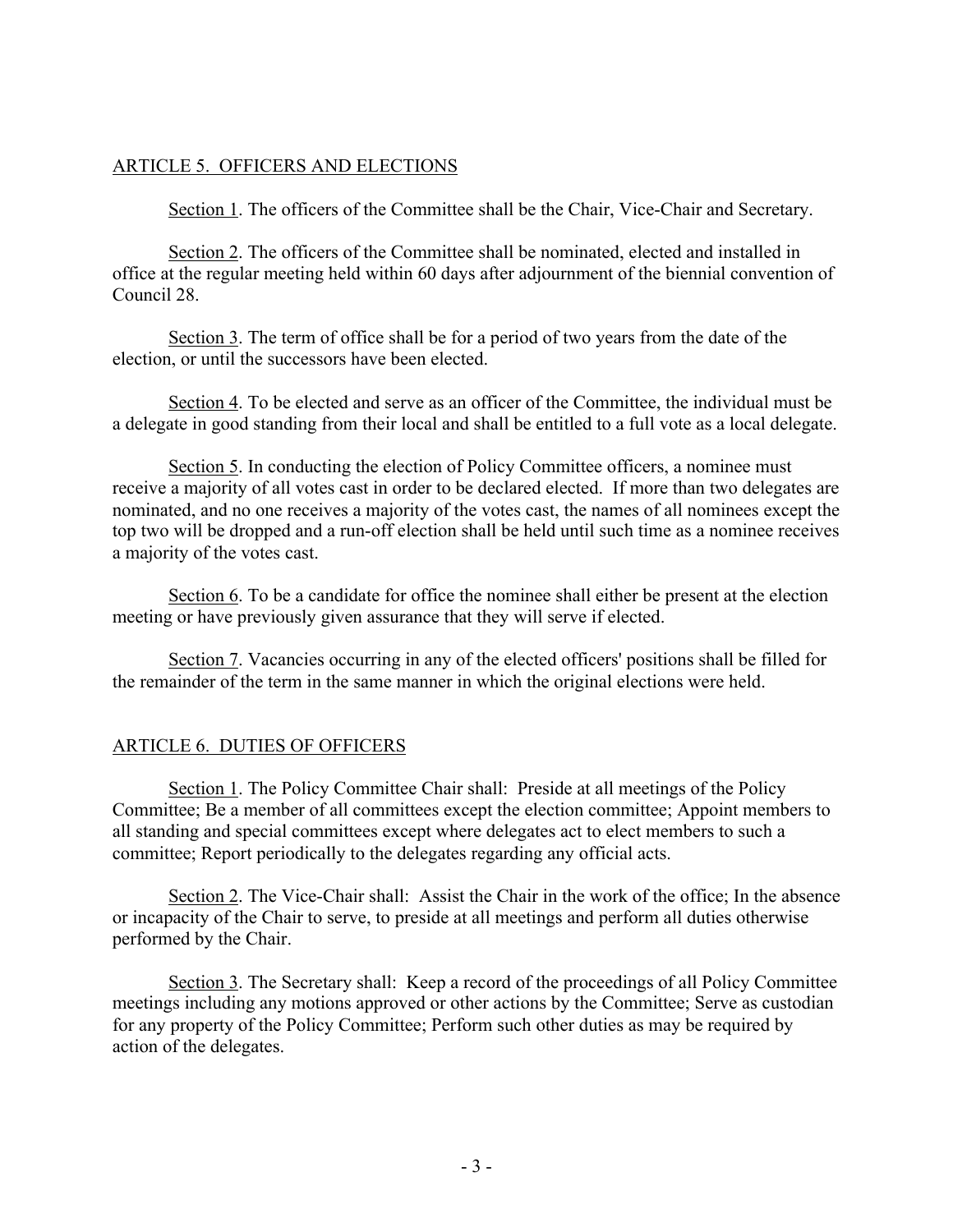### ARTICLE 7. MEETINGS

Section 1. The Policy Committee shall meet within 60 days of adjournment of the regular biennial convention of Council 28.

Section 2. Regular or special meetings of the Policy Committee shall be held on the call of the Policy Committee Chair with at least 10 days prior notice to the local unions, delegates and alternate delegates given by Council 28.

Section 3. A majority of local unions having members within the jurisdiction of this Policy Committee may call for a special meeting of the Policy Committee by filing written notice of the request for such a meeting with the Committee Chair.

Section 4. All Policy Committee meeting times and places shall be determined by the Committee Chair in consultation with the Executive Director of Council 28.

Section 5. A quorum for the transaction of business at any regular or special meeting shall be no fewer than one-third of the currently accredited delegates of the Employment Security Policy Committee.

### ARTICLE 8. RESOLUTIONS

Section 1. A resolution presented to the Policy Committee shall be approved by a local union, local union Executive Board or other constitution body within Council 28, and received by the Council 28 headquarters office at least 10 days prior to the meeting at which the resolution is to be considered. A resolution, other than a constitutional amendment, which meets these requirements shall be subject to adoption by a majority affirmative vote.

Section 2. In the event a proposed resolution is not approved by a local union, local union Executive Board or other constitutional body within Council 28, or is received by the Council 28 headquarters office less than 10 days prior to the Policy Committee meeting, it shall require a two-thirds affirmative vote to be adopted. If, however, the resolution is later submitted and meets the requirements set forth in Section 1 of this Article, a motion to adopt shall only require a majority affirmative vote.

### ARTICLE 9. SPECIAL COMMITTEES

Section l. The delegates may establish and abolish special committees of the full committee for any purpose within the jurisdiction of this Policy Committee as they deem necessary, at any time, and under the conditions or by the methods they determine necessary at the time.

Section 2. Expenses of such committees shall be governed by Article 10 of this Constitution or by the policies adopted by the Council 28 Executive Board, as the case may be.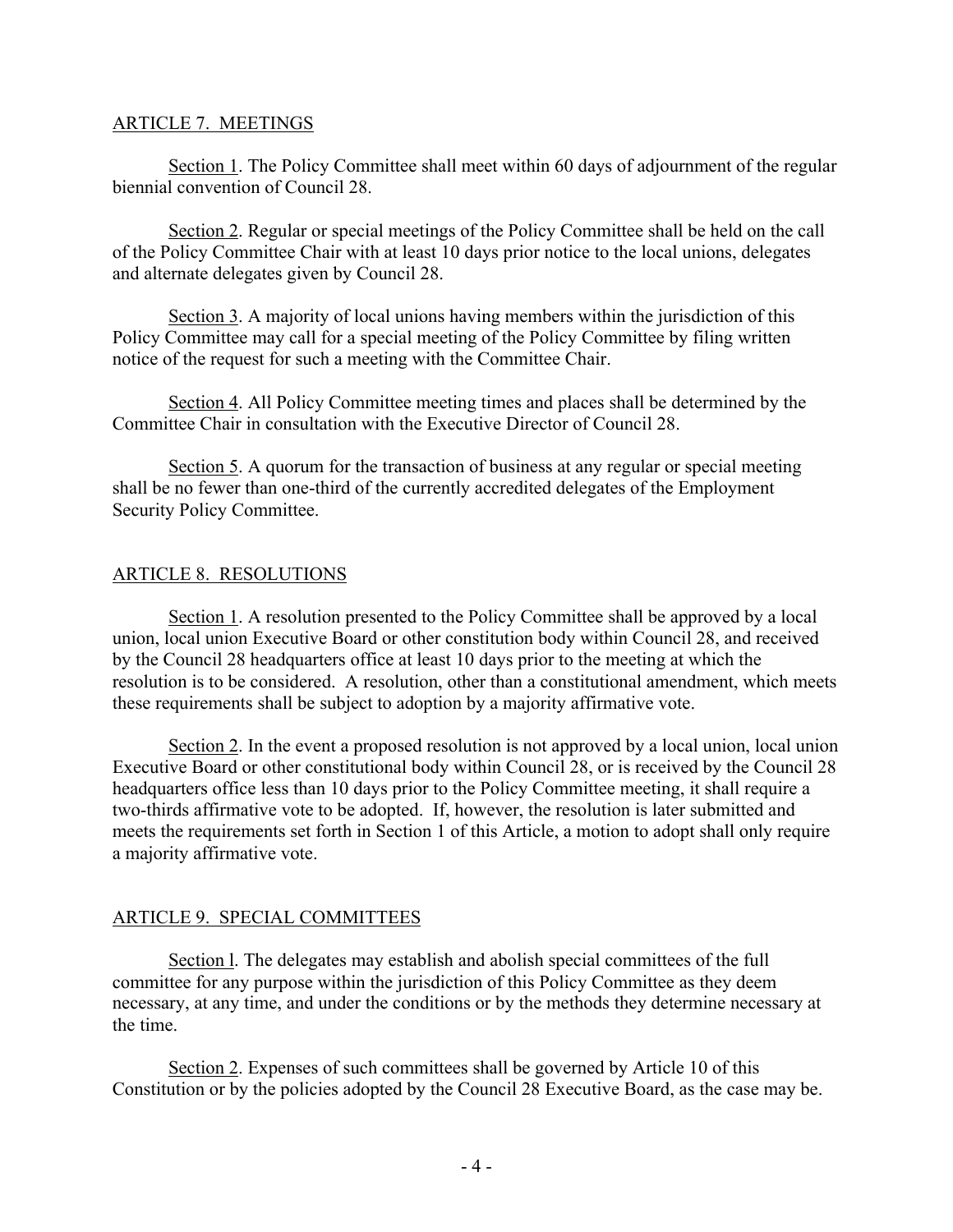Section 3. All special committee meeting times and places shall be determined by the special committee Chair in consultation with the Executive Director of Council 28 and the Chair of the Policy Committee.

### ARTICLE 10. FINANCES

Section l. Each local union shall be responsible for payment of any expenses of its own delegates and alternate delegates, subject to any reimbursement to locals provided for under the Council 28 Constitution.

Section 2. Expenses for special committees on which each affiliated local union is represented shall be borne by each local.

Section 3. Expenses for special committee members who are selected to represent more than one local shall be reimbursed by Council 28 in accordance with the policies established by the Council 28 Executive Board.

Section 4. All costs associated with full meetings of the Committee, other than local union delegates and alternate delegates, shall be paid by Council 28 in accordance with the policies established by the Council 28 Executive Board.

### ARTICLE 11. RULES OF ORDER

Section 1. All questions of parliamentary nature not provided for by this Constitution shall be decided by Robert's Rules of Order, as revised.

### ARTICLE 12. AMENDMENTS TO THE CONSTITUTION

Section 1. This Constitution may be amended by the Committee itself at a regular or special meeting called for that purpose.

Section 2. All proposed amendments shall not be considered unless they are first read at a meeting of the Policy Committee, the proposed language is included in minutes of the Policy Committee sent to all affiliated local unions, and then voted upon at the next regular or special meeting of the Policy Committee.

Section 3. Voting on amendments shall be conducted as provided under Article 4, except that a two-thirds majority vote of those present and voting shall be required for adoption.

Section 4. All amendments shall become effective as of the date they are approved by majority vote of the Council 28 Executive Board.